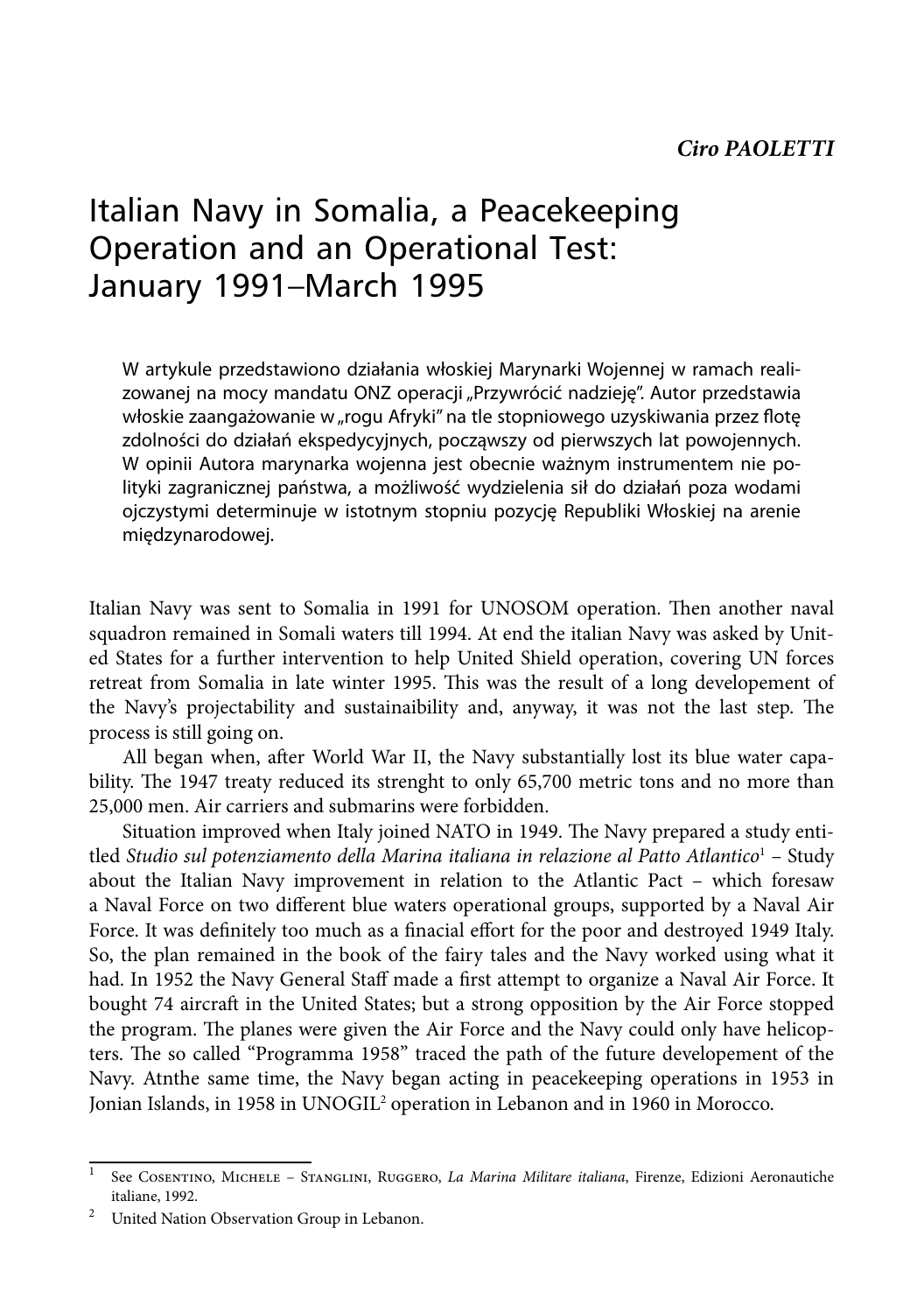The end of the 1960's marked a first turining point. France had abandoned NATO, the Royal Navy left Malta and the Soviet fleet of the Black Sea was increasing. So, NATO asked for a larger support by Italy. Now, in 1970 the Marina Militare was the fifth in the world, after United States, Soviet, British and French navies; but its ships were not the newest. The Navy General Staff asked for a new line. It was an old matter. In 1963 admiral Spigai had published a book<sup>3</sup> about the naval problem. He had clearly underlined what the Navy was expected to do in the future and what could it happen in case of taking no measure. Now, seven years later, nothing had changed and when in 1970 the State budget assigned only 200 billions liras to the Navy that is to say only 13,24% over the 1,510 of the whole Defense budget, the Navy reacted and asked for an increasing of its budget. In 1973 the Kippur war and the Mediterranena situation offered a good opportunity. Admiral De Giorgi, the chief of Staff, presented an analysis. He supposed as highly improbable a direct conflict between United States and Soviet Union and their allies, but he foresaw an increasing rate of conlict in all the attrition zones, that is to say, for what concerned Italian interests, Mediterranean, Marmara Sea, Red Sea, Persian Gulf and Indian Ocean. This meant the Navy had to be ready and, to be ready, no less than 160,000 metric tons were necessary. In that period the Marina Militare had only 105,000 tons and it existed a concrete risk of a reduction to only 41,000 within 1984 if the budget was not improved. In fact, in the next years 1973 and 1974 the fleet would have lost 77,815 tons, receiving only 13,720, taht is to say 17% of what was going to be put out of service. So, the Navy General Staff issued the so called Navy White Book.<sup>4</sup> The Navy – the White book said – had to protect the supplying routes of the Country, from which Italy received at that time no less than 250 millions metric tons per year, mostly in crude oil. Then it had to defend maritime borders and, in case of war, acting as the escort for allied convoys and for United States Battle Groups in the Mediterranean Sea.

This study, as well as the global world situation, pushed the Governement to the Naval Law, approved by the Chamber of Deputies on March  $22<sup>nd</sup>$  1975. It gave the Navy 1,000 billions lire to be expended within ten years, that is to say within 1985.

The Navy was supposed to buy 32 new ships and to increase its air composal. The idea was to have an escorting unit, able as an aircraft carrier<sup>5</sup> – planes or helicopters, it was not yet clear – a couple of submarines, two guided missiles destroyers, eight guided missiles frigates, six aliscafi, a logistical ship, a bit of mionr units and a good number of helicopters and, if possible, planes too.

In late 1977 the Navy had engaged more than three quarters of the whole amount foreseen by the Naval Law<sup>6</sup> and the so called "Major Unit" the main ship, needed no less than 160 billions.

<sup>3</sup> Virgilio Spigai, *Il problema navale italiano*, Roma, Vito Bianco editore, 1963.

<sup>4</sup> Stato Maggiore della Marina, *Prospettive ed orientamenti di massima della Marina Militare per il periodo 1974–1984*, Roma, 1973. 5 Later, Air carrier *Giuseppe Garibaldi.* 

 $^6$  The whole amount of the Contracts signed with factories and yards at that time was roughly 765 billions liras.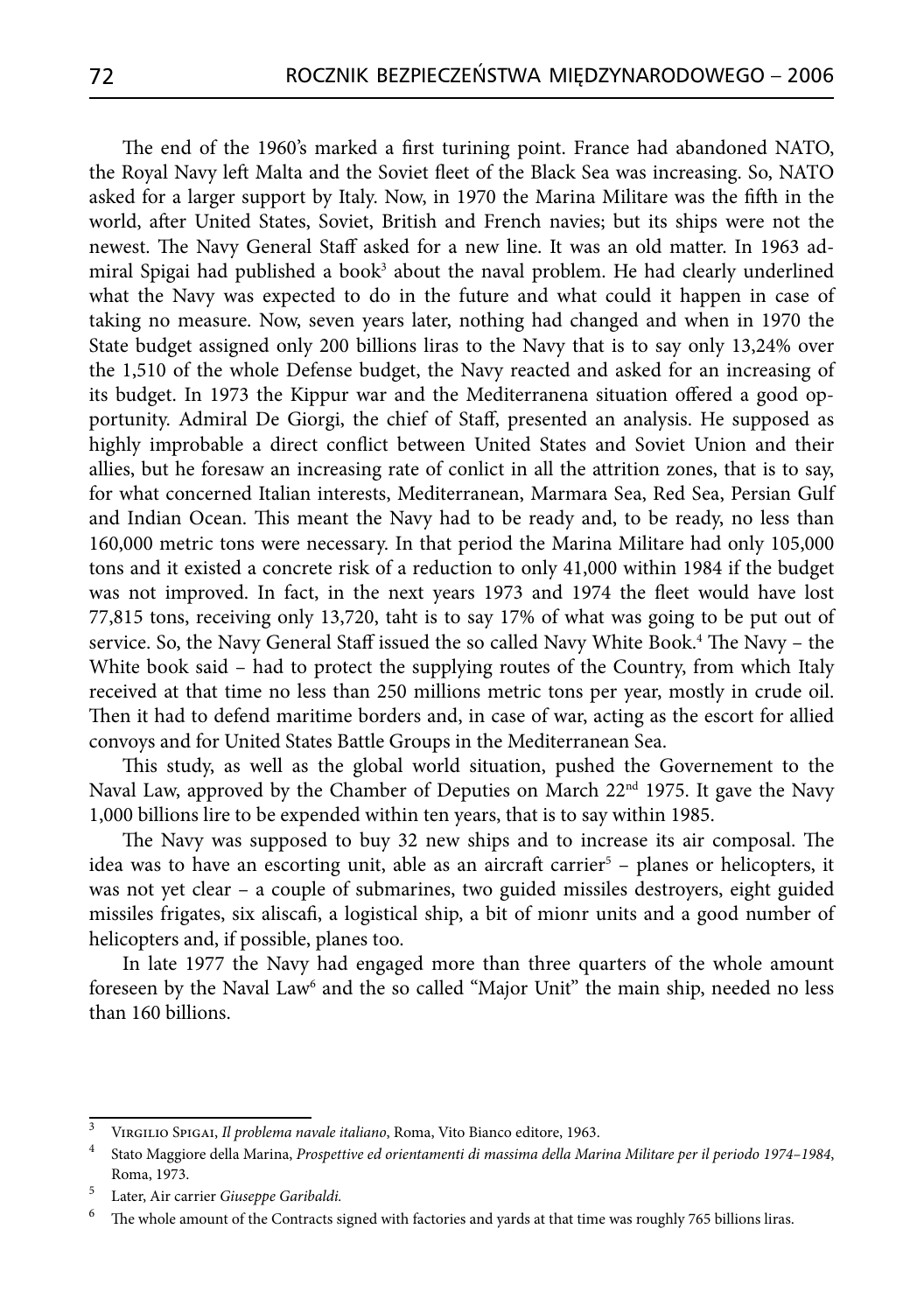In the same period the Navy was involved in some more peacekeeping operations, in Tunisia in 1973, in Lebanon in 1978 with UNIFIL7 and in 1979 in South Chinese Sea for rescuing the so called Boat People.

Boat People were Vietnamese refugees escaping from Communist Vietnam after the victory of the North Vietnamese army. Most of them were rejected from other countries and often it happened that their little ships or boats sunk in the Ocean. Now, just in that period the Navy had planned a world circumnavigation. So, the Staff changed the composition and the tasks of the Naval Group and an exercise became a rescuing operation. On July 1<sup>st</sup> 1979 the 8<sup>th</sup> Naval Group left Italy to go in search and rescue of the Boat People. It was composed of two cruisers and a logistical ship.8

The mission achieved its task with good success. The ships rescued 903 refugees, to be acrried to Italy. It was satisfying, but it was more satisfyong because for the first time after the end of World War II an Italian Naval Squadron had been sent so far. In fact, when under an operational point of view, the whole mission could be considered in a quite different way. A naval Group composed of miltary effective ships had been able to reach a good goal. When going, it had reached Singapore two days earlier than scheduled. The action was a success in terms of projectability. If it worked with two ships, it could work with more too. Moreover, it was obvious that a Naval Group needed an air support, but it was still unclear how was it possible to convince the governement and to overpass the obstacles by the Air Force, all based on the old 1929 law, which gave the Aeronautica Militare the control on every airplane.

The next step was Middle East and the Arabic Peninsula. As first in 1982 the Navy accepted to send light ships – three minsweepers, composing the  $10<sup>th</sup>$  Naval Group – to Sinai peninsula, for patrolling Tiran straight and Aqaba Gulf. They were based in Sharm el Sheik (and they are still there) within the MFO<sup>9</sup> operation. The same year the Navy was involved in the Lebanon peacekeeping mission. It failed, as it is well known. The land expeditionary forces of France, Italy and united States were constantly supported by their fleets, but this worked well as an additional demonstration of the need of an air support to the involved forces.

The first Gulf Operation, known in Italy as Golfo 1, was only an escorting duty of neutral ships to be protected against any possible attack of naval forces in the Persian Gulf. The Aeronautica Militare offered to send to Dahran a Tornado Escadrille to give, but the Governement rejected the idea because it was a neutral mission. This left the Italian 18<sup>th</sup> Naval Group with no air protection. It was not a problem, but when Golfo 2 operation began, the music changed.

Golfo 1 demonstrated that Italian Navy had a good projectability and sustainability. Eight ships – three guided missiles frigates, three minesweepers and two support ships – had remained in the Persian Gulf for a long time. The whole operation lasted some as 16 months – from September 1987 till December  $31<sup>st</sup>$  1988 – and the Navy had turno-

<sup>7</sup> United Nation Interim Force In Lebanon.

<sup>8</sup> Guided missiles cruisers *Vittorio Veneto* and *Andrea Doria* and squadron refuelling unit *Stromboli*, with some as 1200 men and 13 helicopters.<br>Multinational Force and Observers – MF&O, or MFO.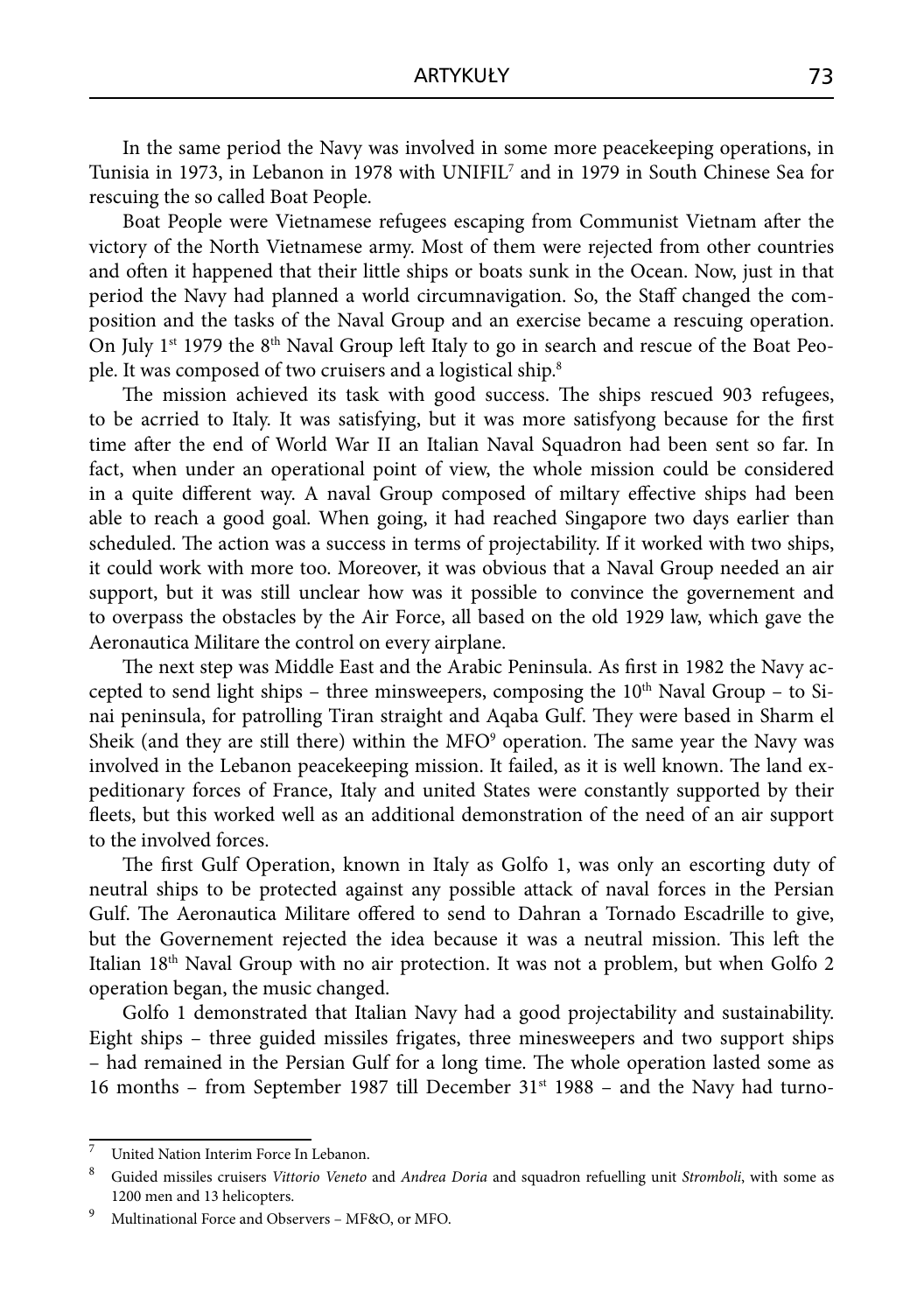vered there 20 ships<sup>10</sup> whose activity<sup>11</sup> had been equal to that of the whole fleet in normal peacetime.

By an operational point of view, the previous naval policy resulted now to have been the right one. Sustainaibility had been good and the modern and recently developed mine countermeasures branch resulted as good as needed. It was clear that for such an operation the Navy needed a third fueller and an air support.

The Governement did not like the idea because of the expenditure. The Air Force told it was possible to support Naval Groups using land-based aircrafts and it is when Golfo 2 occurred that the limit of the ground based air support appeared. In fact, in 1991 the Air Force sent a Tornado Squadron to United Arab Emirates. But they proved to be useless or poorly useful in supporting Italian ships because of the increasing distance of the Naval Group from Abu Dhabi, were the Squadron had its base.

So, being helicopters good for reconnaissance and for search and rescue, but being them definitely useless in case of fight, the Navy knew since a lot of years it needed aircrafts. It was the public opinion which was not aware of it and it was the public opinion which needed to be convinced.

Golfo 1, had made clear that if the Governement wanted to be involved in peacekeeping operations – and, because of international policy reasons, it was clearly impossible not to be involved – the naval composal needed a close air-support. Golfo 2 – the Gulf War – demonstrated to the public opinion that ground based aircraft were expensive and poorly useful.

Now since 1989<sup>12</sup> the main obstacle to a Naval Air Force had been removed. So, when in 1991 the Somali operation began, the Navy could exploit it as an additional good opportunity to test its new systems.

The diplomatical situation is known. UNOSOM operation was made by an international coalition named UNITAF: United Nations Integrated Task Force, including 45,000 men from 23 countries. Italy sent 3,500 men, 20 tanks, 40 armoured cars, 600 cars and trucks and 20 helicopters, grouped in the IBIS force.

The Navy began planning its participation on November 29<sup>th</sup> and on December 8<sup>th</sup> 1992 the  $24<sup>th</sup>$  Naval Group was ready to move. It was composed of a cruiser, a landing ship and two support ships, with 290 marines from the San Marco Batallion, 10 helicopters and a section of the Navy special units. On december  $11<sup>th</sup>$  the  $24<sup>th</sup>$  Group left Italy carrying men and materials of the Army. They landed on December  $23<sup>rd</sup>$  and  $24<sup>th</sup>$  and remained in Somalia for months.

By a naval point of view, it was the first time the Italian Navy projected its force so far and for so a long time since the pre World War II period. The Naval Group had to give the Army units on land a rapid logistical support, air covering, air reconnaissance and support, including medevac and operational rapid support using San Marco

<sup>10</sup> 11 guided missiles frigates of *Lupo* and *Maestrale* classes, 6 minesweeprs *Lerici* and *Castagno* classes, 2 fuelles class *Stromboli* and support and rescue ship *Anteo*.

 $11$  The Naval Group steamed along 340 000 miles in some as 46 000 hours. It made 82 escorting services (37 up to the northern coast of the Gulf) whilst the minesweepers made 22 missions, finding 218 mines. Support ships had made 363 supplying on the sea and helicopters flied more than 2 600 hours.

<sup>12</sup> Law number 36, issued on February 1st 1989.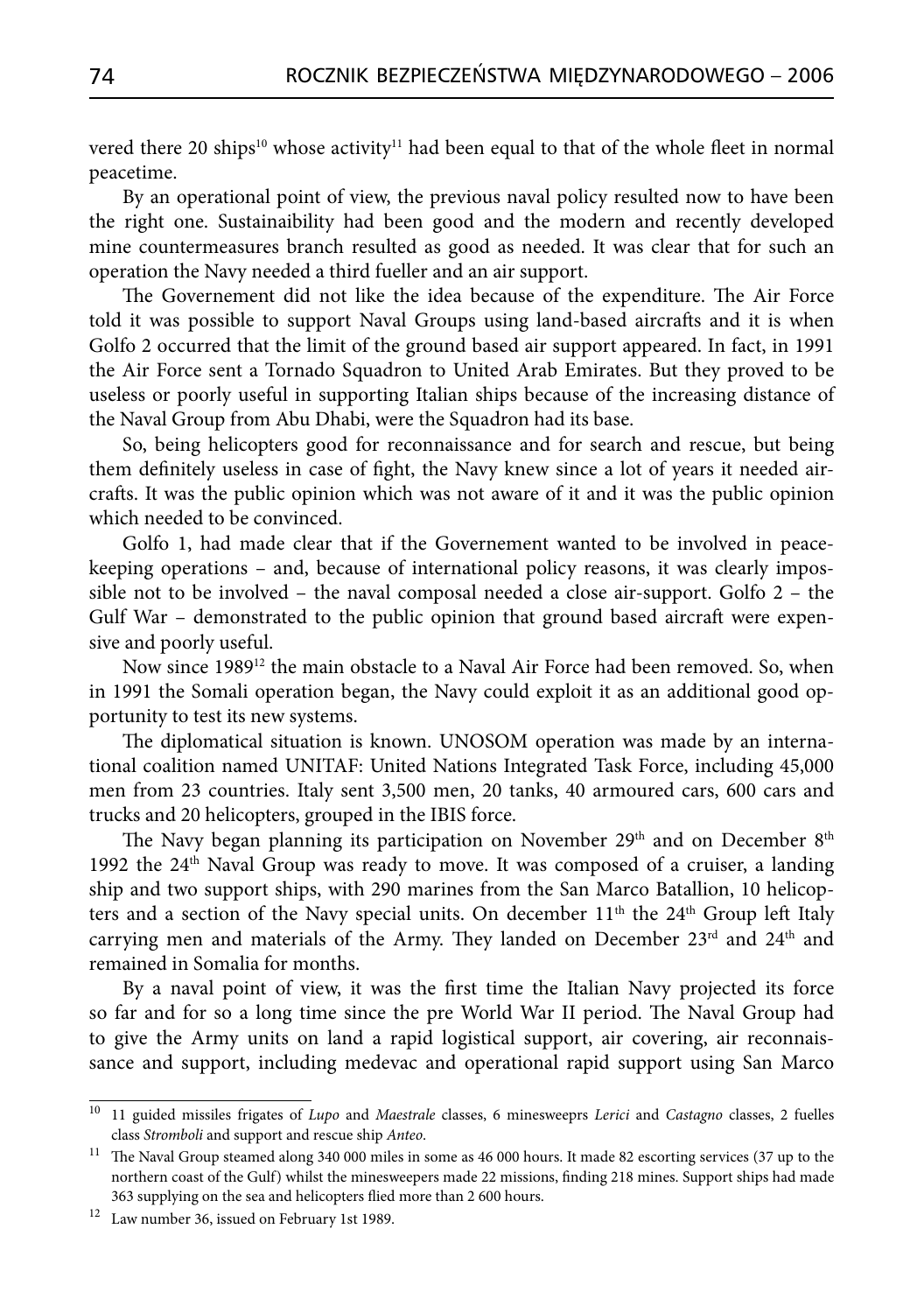marines and Navy Special Forces. It soon appeared clear that such an air support, based on ASW helicopetrs, had too a little fire capability and too high vulnerability, so, in case of troubles it would have been better to have some of the Mangusta attack helicopters as the Army had.

By the logistical point of view, the recently made experience in the Gulf was of no utility. In fact fuelling and supplying in a country where nothing existed no more was quite hard. "*Somalia Operation has been charactierized by the impossibility, seen the terrible general situation of the Country, to buy there the goods and services necessary to assure the*  operational authonomy of the Force. The civil war, in fact, completely destroyed social structures, commercial activities, financial and public services as banks, communication struc*tures transports, water and electriciyt distribution. The only useful ports for te Naval Group were Mombasa and Djibouti.*"13

Having briefly considered some little problems about foods, the Naval Command pointed out that fuel necessities had been rightly considerded, so the 24<sup>th</sup> Naval Group had all it needed without looking for fuel in Mombasa and, moreover, thank to the Vesuvio, the only fueller in Mogadishu waters, it was able in fuelling other ships belonging to the US and the Indian navies.

By a general point of view, as the Naval commander, Vessel Captain Painigiani remarked: "*Somali experience....teached that words as peacekeeping and peacemaking in reality define tasks to be assigned to "peace-soldiers" who are called to operate and to fight too in war situations.* 

To speak of military intervention in peace-time may mean sending soldiers to fight, accepting casualties, may be relevant casualties, and affording high expenses. These considera*tions have as a consequence a progressively increasing involvement of the medium-level European Powers, including Italy, in giving units for these tasks, it is good to prepare since now the kind of forces to be used. Experience made during Operation Somalia is a remarkable reference to improve training, materials, strenght and operational doctrine of our amphibious force.*" 14

When Italian troops left Somalia in February 1994, after a hard diplomatical clash against United States about operational attitude to have in the theatre, a new Naval Group, the 25<sup>th</sup>,<sup>15</sup> was sent. It included the *Garibaldi* air carrier. It was a further good and new experience, because the only time Italian troops have left a land by sea had been in Lebanon, twelve years before and in very different conditions. All went well. By the operational point of view, the lesson learned was: "The *importance of naval forces to manage crisis on a purely maritime or on a mixed sea-land theater; the necessity of having amphibious forces supported by landing units and air-carriers with a largely flexible operational range, because the air carriers are the only platform able in giving the mission a tailorized capability in Command and Control and air support (by helicopter and/or by planes). Ne-*

<sup>&</sup>lt;sup>13</sup> SIRIO PIANIGIANI, *Operazione Somalia 11 dicembre 1992 – 14 aprile 1993: aspetti salienti*, in AUSSMM, "Enti e Comandi contemporanei", Maristat, UAG, cartella 4, 1, pag. 1.

<sup>&</sup>lt;sup>14</sup> "Operazione Somalia 11 dicembre...", pag. 19.<br><sup>15</sup> It included 1,679 men and 12 helicopters, on air carrier *Garibaldi*, frigate *Scirocco*, landing ships *San Giorgio* and *San Marco* and squadron fueller and supplier *Stromboli*.